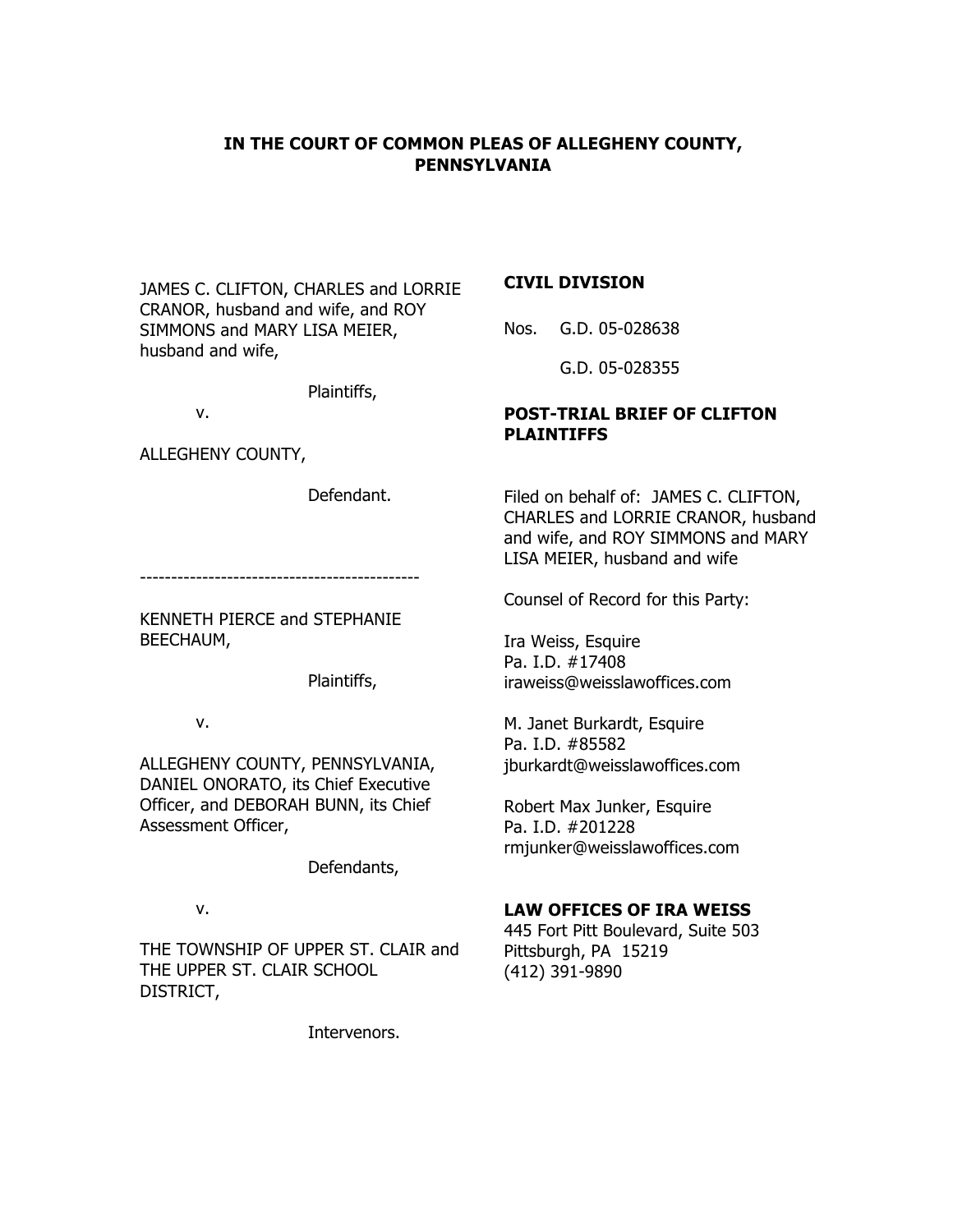## **IN THE COURT OF COMMON PLEAS OF ALLEGHENY COUNTY, PENNSYLVANIA**

| JAMES C. CLIFTON, CHARLES      | <b>CIVIL DIVISION</b> |
|--------------------------------|-----------------------|
| and LORRIE CRANOR, husband and |                       |
| wife, and ROY SIMMONS and MARY |                       |
| LISA MEIER, husband and wife,  |                       |
|                                |                       |
| Plaintiffs,                    |                       |
|                                |                       |
| ν.                             | No. G.D. 05-028638    |
|                                |                       |
| ALLEGHENY COUNTY,              |                       |
|                                |                       |
| Defendant.                     |                       |

### **POST-TRIAL BRIEF OF CLIFTON PLAINTIFFS**

AND NOW, come Plaintiffs, JAMES C. CLIFTON and CHARLES and LORRIE CRANOR, husband and wife, by and through their attorneys, Ira Weiss, Esquire, M. Janet Burkardt, Esquire, Robert Max Junker, Esquire and the Law Offices of Ira Weiss, and files the following Post-Trial Brief.

### **I. INTRODUCTION**

The base year concept of hands-off property assessments, which permits real estate taxes to be based on a base year market value for an indefinite number of years, is neither fair nor uniform in either theory or practice. Rather, it is a "do-nothing" method authorized by the Pennsylvania General Assembly to legalize a county's neglect of its duty to establish and maintain an assessment system. The Legislature has created a way by which county governments can avoid the politically unpopular process of regular reassessments, but this illusory stability comes at the significant cost of uniformity. The resulting system, wherein property values do not change and there is no triggering event for a reassessment, is one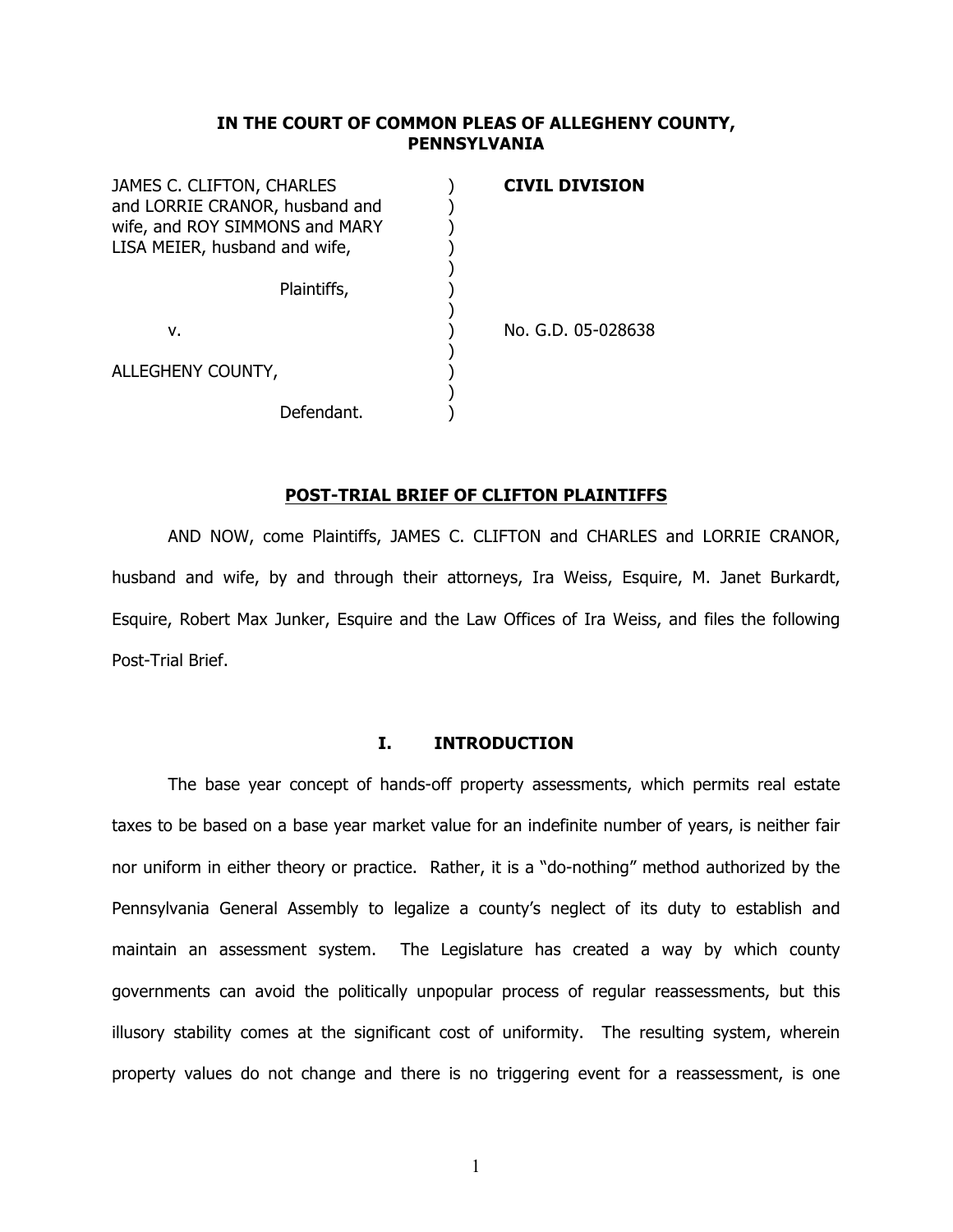detached from the economic reality of the marketplace. The effect is that those with the most valuable property pay less than their proportional share whereas those with the least valuable property pay more than their proportional share. As a result, the base year statute clearly, palpably and plainly violates the Uniformity Clause of the Pennsylvania Constitution.

The trial in this matter revealed that the Uniformity Clause was swept aside as the General Assembly moved to enshrine the base year in Pennsylvania. A system was erected on the site, which was designed to defy the surrounding environment and remain unchanged for time immemorial despite the people's representatives' protestations to the contrary. Supporting this edifice are two pillars. The first consisting of the Office of Property Assessments where valuations are created and then frozen in granite. The second consisting of the Appeals System with its own rules and tasked with insuring equalization. Yet without the constitutional foundation, this structure has begun to show cracks. People are beginning to question why this system was constructed to shelter those who are already fortunate enough to own the fastest growing property wealth and to turn away those sadly shackled to an anchor that is dragging their fortunes down. One pillar has already been chiseled away by the Pennsylvania Supreme Court's decision in Downingtown Area School District v. Chester County Board of Assessment Appeals, 2006 Pa. Lexis 2514, \_\_\_ A.2d \_\_\_\_ (December 27, 2006). This case presents the opportunity to topple the second pillar, and restore uniformity and proportionality to its rightful place.

# **II. PLAINTIFFS' ARGUMENT**

In prior filings, most notably the Brief in Support of Summary Judgment and the Plaintiffs' Joint Trial Brief, the Clifton Plaintiffs set forth and explained the relevant case law in support of their constitutional challenge. To do so again at length would be unnecessarily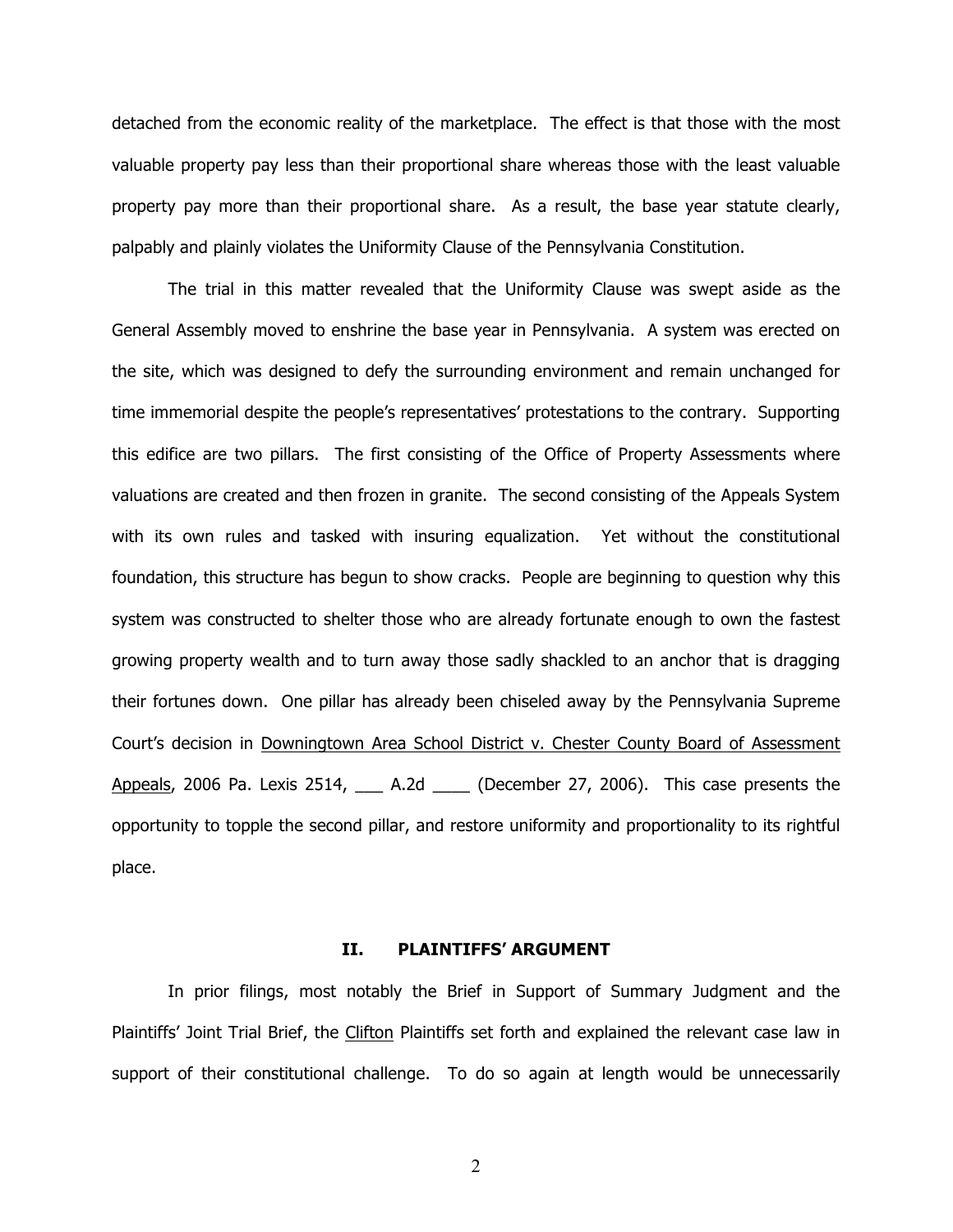repetitive. However, the Clifton Plaintiffs would be remiss if we, like the County, neglected to address the Pennsylvania Supreme Court's most recent pronouncement on the constitutionality of one component of the base year statute, the appeals system. In the Downingtown case, the Supreme Court examined the issue of "whether the prevailing statutory scheme for tax equalization obviates the common law procedure for asserting a challenge under the Uniformity Clause of the Pennsylvania Constitution." Downingtown Area Sch. Dist. v. Chester County Bd. of Assess. Appeals, 2006 Pa. Lexis 2514,  $*1$ , \_\_\_ A.2d \_\_\_\_ (December 27, 2006) (emphasis in original). $<sup>1</sup>$ </sup>

Downingtown presented the Supreme Court with the opportunity to confront and overturn the Commonwealth Court's prior indication that the traditional manner of mounting a uniformity challenge on an individual appeal – offering expert testimony to calculate a common level ratio rather than relying on the STEB – was no longer permissible in light of the 1982 amendments to the assessment laws. The five to two majority used this occasion to reflect on the principles expressed in the Uniformity Clause and eventually spring to its ultimate holding that "in allowing use of the EPR rather than the CLR, the General Assembly has, in effect, carved out a class of taxpayers who are subjected to an unfairly high tax burden – namely, those whose assessment is appealed by any taxing district in which the property is located. Because this classification is not based on any legitimate distinction between the targeted and non-targeted properties, it is arbitrary, and thus, unconstitutional." Id. at \*27-28. The Supreme Court recognized that the General Assembly could not "automatically satisfy the dictates of the Uniformity Clause" by legislating a statutorily-endorsed appeal system. Id. at \*15.

 $\overline{a}$ 

 $<sup>1</sup>$  Interestingly, this case makes "the ultimate determination of facial unconstitutionality" of the</sup> assessment laws which only allow the use of the STEB's common level ratio when it varies by more than fifteen percent from the predetermined ratio, yet the opinion does not discuss the "heavy burden" that the challengers face or the "legitimate state interests" that the base year supposedly represents. Downingtown, at 30 n.7.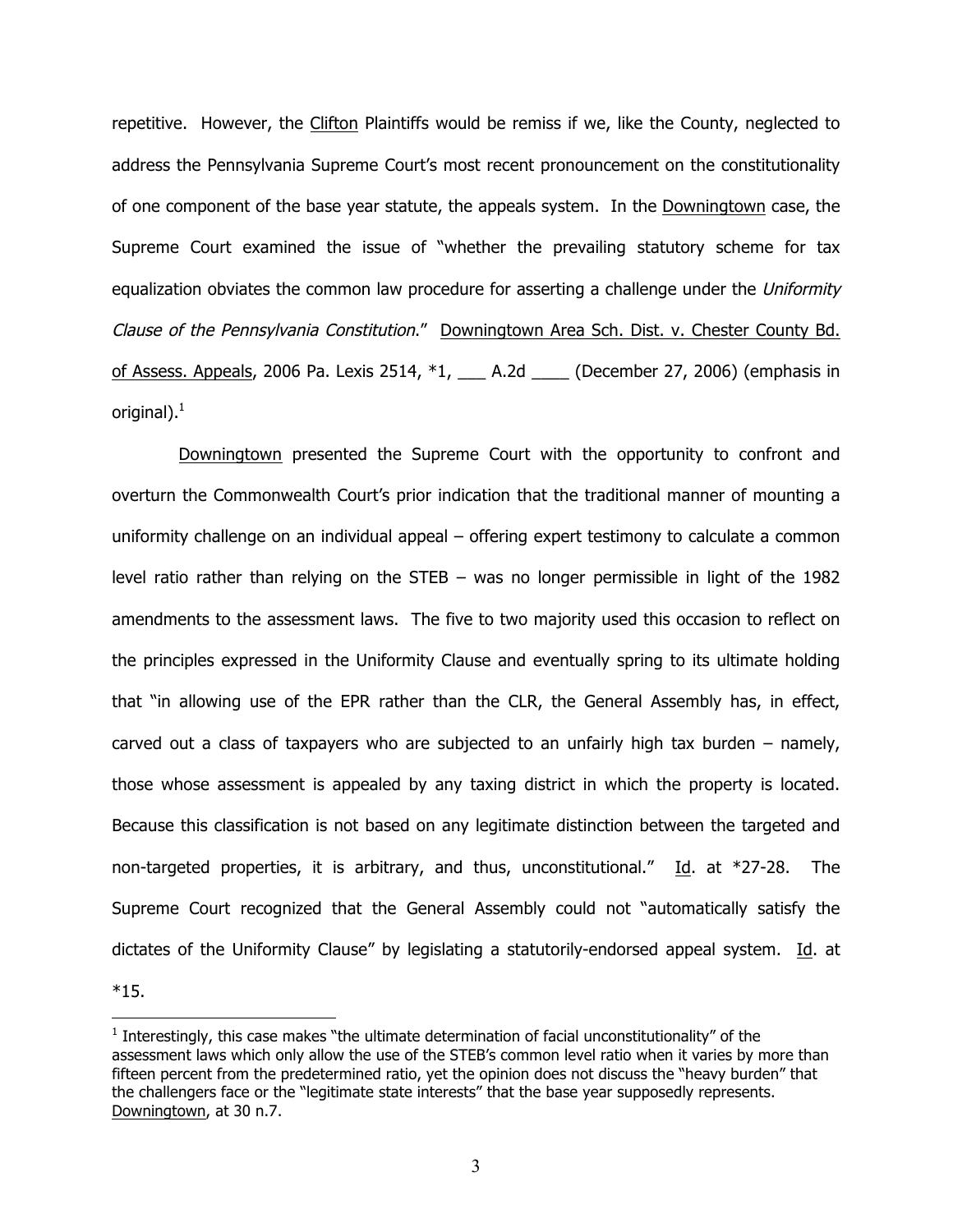Thus, Downingtown strikes the first blow against the constitutionality of the base year statute. The Supreme Court has recognized that the General Assembly violated the Uniformity Clause by setting an arbitrary fifteen percent threshold. This conclusion may seem familiar, because it was argued by the Clifton Plaintiffs in prior filings (Brief in Support of M.S.J. at 7-8) and by Richard Almy in his expert report (Plaintiffs' Exhibit "7" Report at 12, "The 15 percent tolerance between the PDR and STEB's CLR is excessive in relation to the tolerances of 5 and 10 percent in the IAAO Standard on Ratio Studies."). Now that the Supreme Court has recognized the fallacy of the base year appeal system on an individual level, the next logical step is to address the inherent non-uniformity that occurs at a systemic level when a dynamic market is subject to the fiction that is the base year system of property assessments.

 In the Supreme Court's discussion of the fundamentals of the Uniformity Clause in Downingtown, one can tease out general principles applicable to the instant matter. Id. at \*17- 19. For instance, the Court makes the following statement: "Therefore, while the Commonwealth may certainly seek to achieve overall uniformity by attempting to standardize treatment among differently situated property owners, its efforts in this regard do not shield it from the prevailing requirement that similarly situated taxpayers should not be deliberately treated differently by taxing authorities." Id. at 19. Although the Court was referring to the appeal system in this quotation, the principle expressed can be applied to the overall base year system. As the Plaintiff's evidence showed, the General Assembly attempted to standardize treatment throughout a county by allowing a county to adopt a base year system, but a county deliberately treats similarly situated taxpayers differently by choosing to impose the artificial freeze of a base year on existing property. This abstract concept becomes concrete in expert Anthony Barna's comparison graphs of Wilkinsburg versus Versailles. (Plaintiffs' Exhibit "5") If the base year is set in 1996 when the median sales price in both neighborhoods was \$32,500,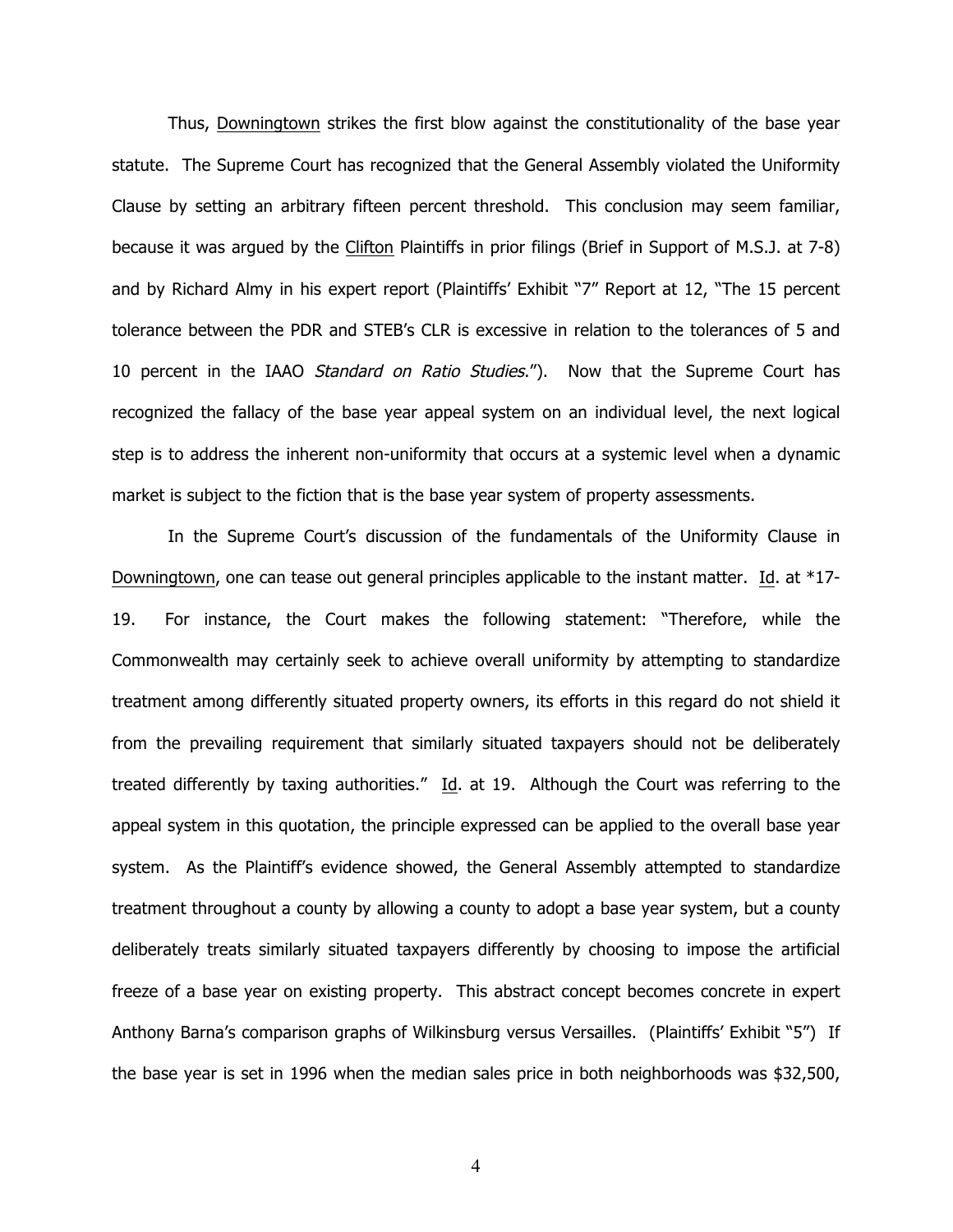the County is deliberately treating these taxpayers differently because the County is consciously ignoring market changes that operate to allow the Versailles property to be under-assessed as time goes on, while allowing the Wilkinsburg property to be over-assessed. By choosing a base year system, the County is deliberately taking a hands-off approach, ignoring the realities of the marketplace, and entrenching non-uniformity.

Mr. Barna's testimony also illustrated a second principle of the Uniformity Clause. The Pennsylvania Supreme Court has construed "the uniformity provision of the Constitution of Pennsylvania to require that taxes 'must be applied with uniformity upon similar kinds of business or property and with substantial equality of the tax burden to all members of the same class.'" Deitch Co. v. Bd. of Prop. Assess., 417 Pa. 213, 218, 209 A.2d 397, 400 (1965)(quoting Brooks Bldg. Tax Assess. Case, 391 Pa. 94, 99, 137 A.2d 273, 275 (1958)). After reciting several tax assessment cases, the Court continued:

From these previous decisions there emerges the principle that a taxpayer should pay no more or no less than his **proportionate** share of the cost of government. Implementation of this principle would require that an owner's assessment be reduced so as to conform with the common level of assessment in the taxing district.

Deitch, 417 Pa. at 220, 209 A.2d at 401 (emphasis added). Mr. Barna's testimony and evidence about market trends revealed that this proportionality principle is violated by the base year system.

It cannot be argued, and notably the County does not even attempt to, that the base year system meets this principle of proportionality.<sup>2</sup> For instance, just look at the City of Pittsburgh. Consider the median houses in the South Side with 10.3% annual appreciation, Beechview with 2.4% annual appreciation, and Beltzhoover with -14.0% annual depreciation.

 $\overline{a}$ 

 $<sup>2</sup>$  In fact, the County holds the base year as sacrosanct even in the face of blatant disproportionality.</sup> Daugherty v. County of Allegheny, GD 06-013464 (Ct. Com. Pls. Sept. 5, 2006), appeal docketed, No. 1777 CD 2006 (Pa. Commw. Ct. Sept. 13, 2006) (wherein the County argued that a property owner cannot challenge a base year assessment that was two times the recent sale price).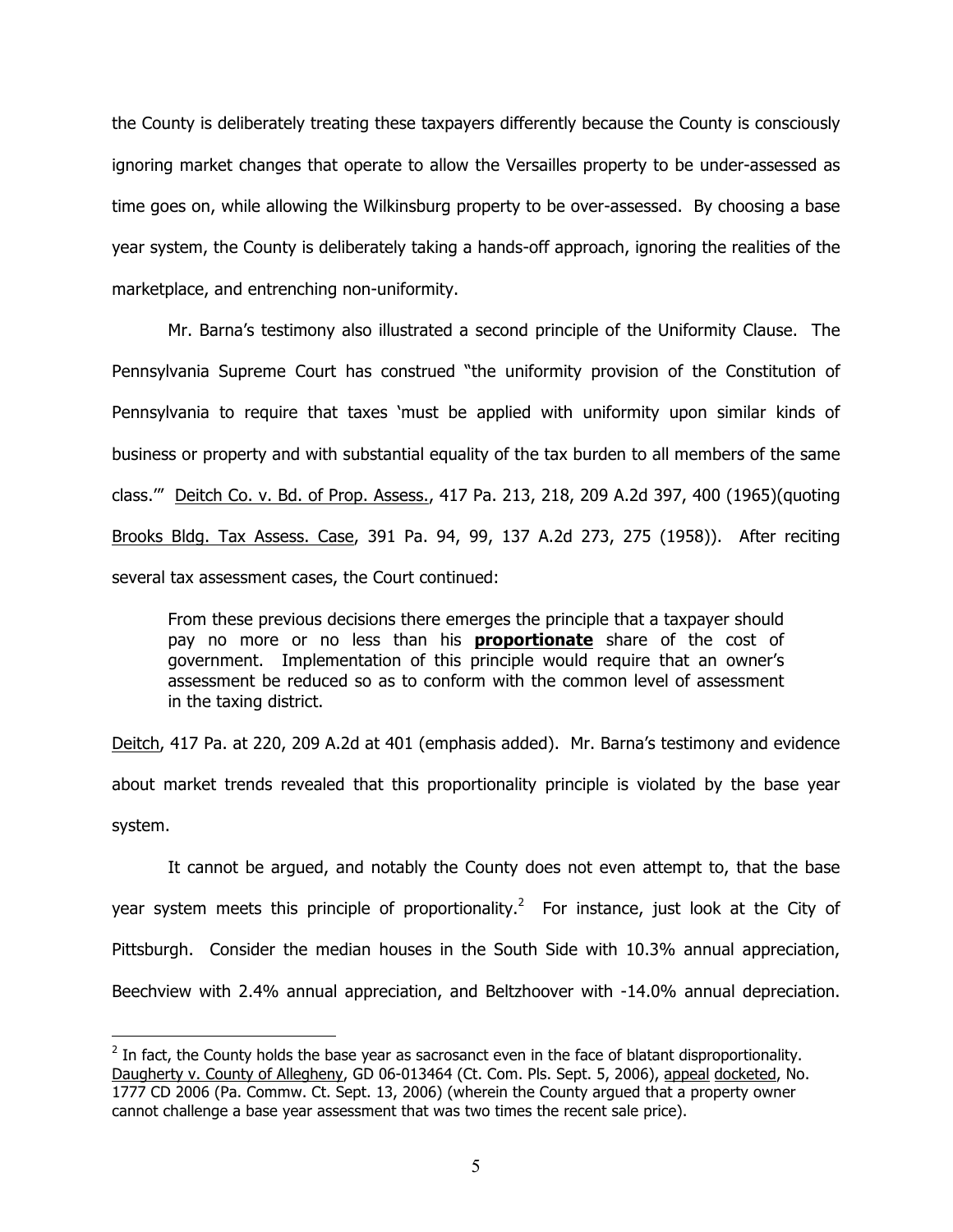(Exhibit "5" Pittsburgh Tab; Tr. p. 37) Clearly, it is impossible for the owners of these properties to be paying "no more or no less than their proportionate share of the cost of government" with such a wild fluctuation of current market values when their base year market values remain static. As Mr. Barna explained, this disparity is guaranteed under a base year system because properties change in value at a non-uniform rate and it is impossible to predict the timing of distinct upward and downward moves. (Tr. p. 31) The base year also cannot account for market changes by simply applying an inflationary increase across the county. (Tr. p. 32) The only way to capture market changes and insure that the proportionality principle is met is to regularly update the valuation system that is in place. (Tr. p. 31) As Pennsylvania's assessment legislation permits real estate taxes to be based on a base year market value for an indefinite number of years, this "system will result in unfair valuations" (Tr. p. 39) in direct violation of the Uniformity Clause.

In concert with Mr. Barna's testimony of the trends occurring in the Western Pennsylvania real estate market, Richard Almy presented uncontradicted testimony attacking the theoretical underpinnings of the base year system. Mr. Almy testified, "in looking at a baseyear assessment system as one possible model or alternative to a current market value system, for this system to produce fairness in taxation, you would have to assume that every property appreciated or depreciated at the same rate." (Tr. p. 77) However, as Mr. Barna's report of actual conditions in the real estate market revealed, this assumption is proven to be baseless. With the fundamental assumption of the base year invalidated, its utility is severely compromised.

Mr. Almy also discussed the fundamental failings of a base year system. He looked at how the base year is supposed to operate, which was later confirmed by Chief Assessor Bunn's testimony, and reported: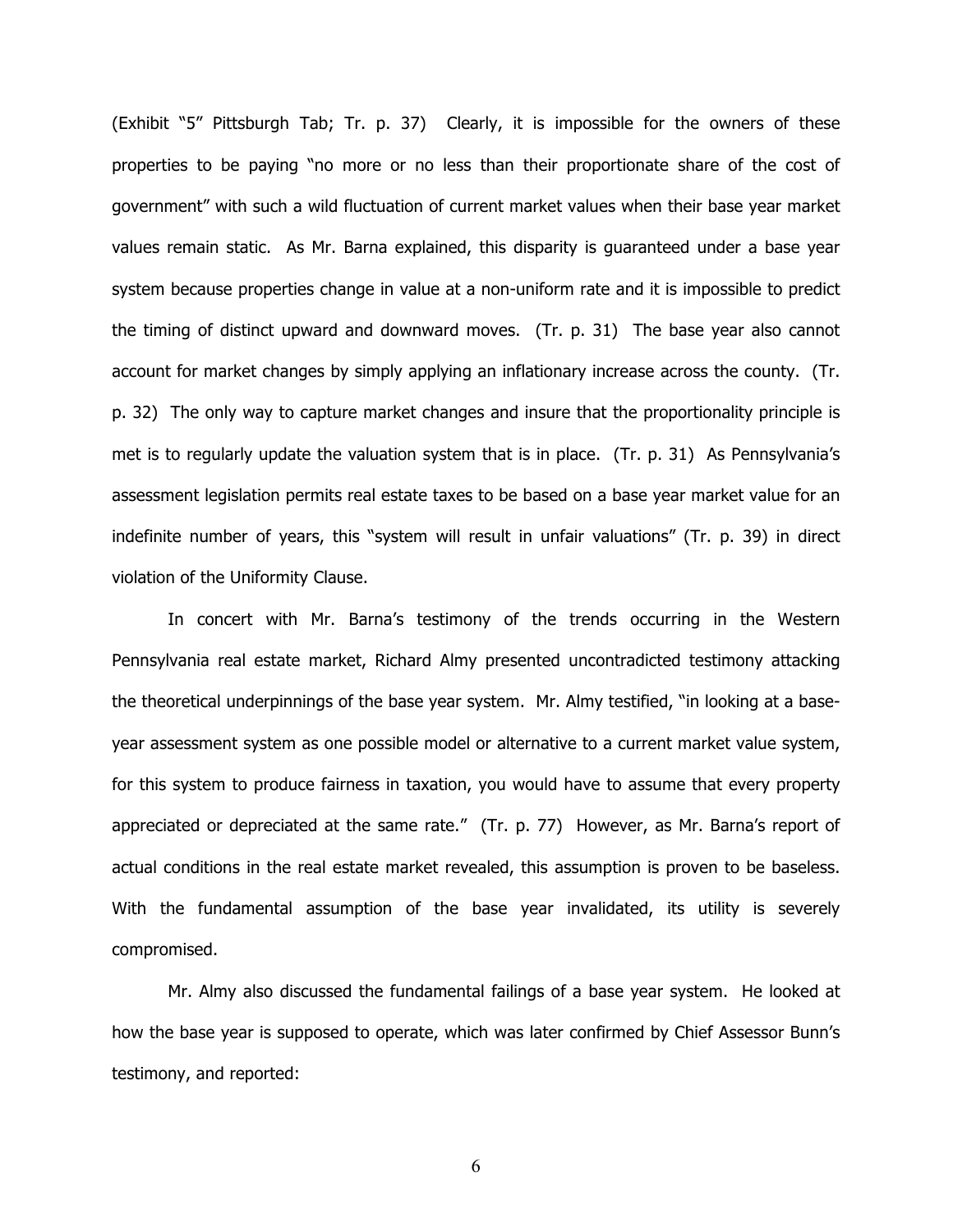Studies have shown that infrequent reassessments adversely affect assessment uniformity. [citation omitted] Assessment systems, like an indefinite base-year assessment scheme, under which changes are made only to reflect events like new construction and that rely on out-of-date appraisal information cannot consistently and reliably capture any changes in value that occur after the appraisal base date. [citation omitted] Consequently, uniform taxation cannot be maintained.

(Plaintiffs' Exhibit "6" Report at 1) The assessment system described by Mr. Almy is precisely the assessment system currently existing in Allegheny County and throughout Pennsylvania.

Finally, it should be noted that the IAAO's Standard on Property Tax Policy, while criticizing non-market value systems, refers to base year systems as "frozen." (Plaintiffs' Exhibit "6" Standard on Property Tax Policy at 14) Mr. Almy expanded on this by stating, "what the  $-$  a base-year system does is freeze into place average prices per square foot or the amount you would attribute to having a swimming pool or something like that. And as time goes on, as either preferences and [sic] property types go along or there's gentrification or redevelopment, new market factors come into play that the base-year formulas cannot deal with fundamentally or deal with in a fair way." (Tr. p. 137) This testimony encapsulates the Plaintiffs' primary criticisms of the base year system; it freezes existing property values despite clear evidence of appreciation or depreciation, and it cannot reliably translate the actual value of new construction into the base year value because the overall market is constantly changing.

In the Plaintiffs' case in chief, this Honorable Court was presented with complementing expert testimony that exposed Pennsylvania's base year system for the freeze that it is.

### **III. COUNTY'S BRIEF AND WITNESSES**

### A. The County's Post-Trial Brief

The County filed its post-trial brief on January 22, 2007. The political polemic in the County's submission is nothing more than that. The bald allegations constitute rhetoric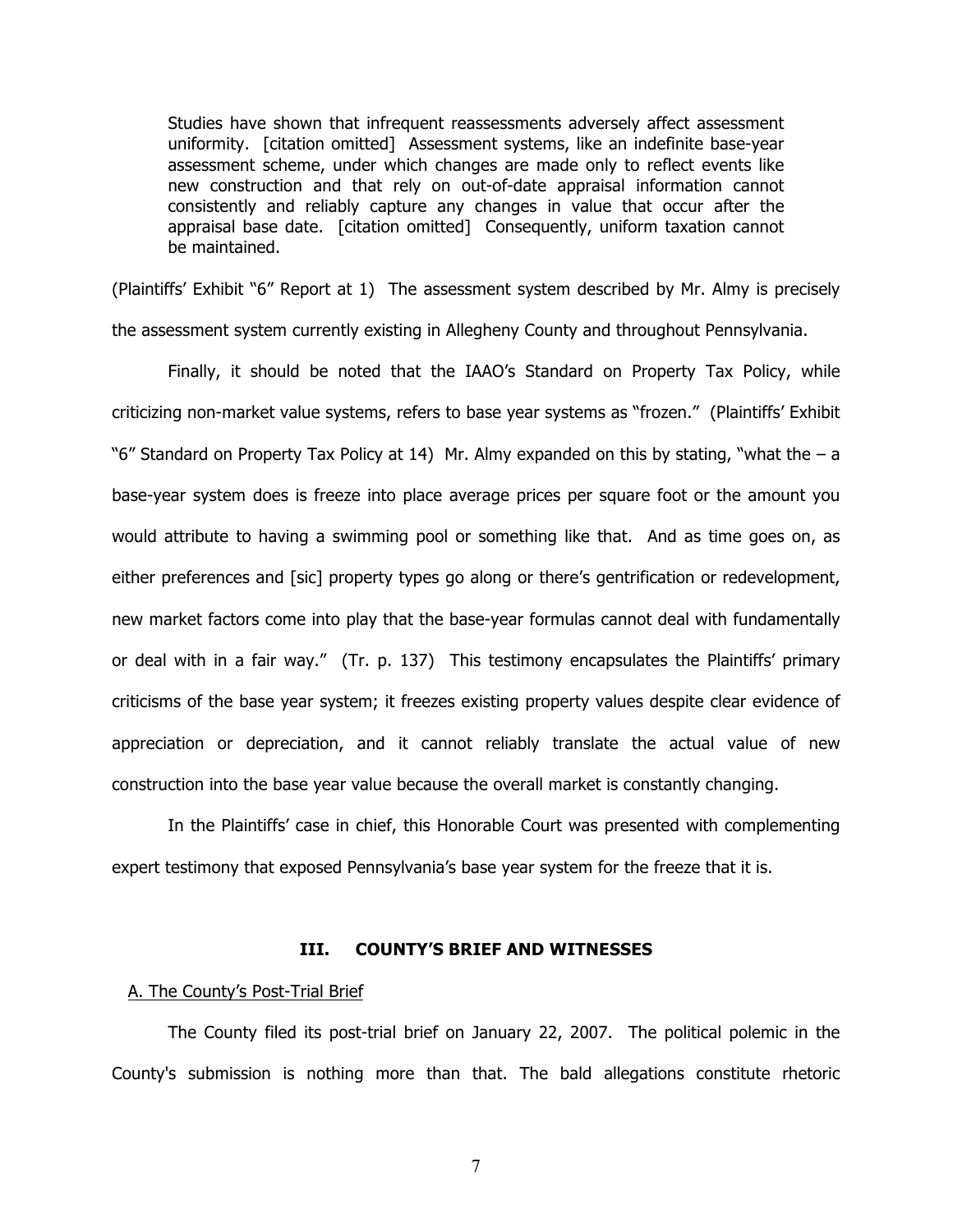unsupported by any fact or evidence in the record. Despite having an opportunity to do so, the County chose to present absolutely no evidence to refute the facts and testimony presented by Plaintiffs' experts. Rather, it has chosen to submit a political screed to the Court; no substitute for evidence and legal argument to support it. There is a saying that goes, "If you have the facts on your side, pound the facts. If you have the law on your side, pound the law. If you have neither on your side, pound the table." The County's Brief is the written equivalent of pounding on the table.

Far from being a "cottage industry" for taxpayer challenges, the sad saga of the Allegheny County assessment system is the story of the complete failure of County government to fulfill its primary role in setting the basis for property taxes, and the blame for the continuing fiasco should be laid squarely at the politicians' feet. The County froze assessments and fired all assessors, spent millions on a computer based assessment system, interfered with the duties of the Chief Assessor by not allowing her to certify assessed values, proposed a cap system invalidated by this Court in the Sto-Rox case, and generally interfered with and politicized the operation of the assessment system under the guise of implementing a base year. Throughout this sorry history, the County blamed others (This Honorable Court, Sabre Systems, CLT, other neighboring counties, School Districts, municipalities, and now, taxpayers) for its gross mishandling of an essential government function. If, in fact, a local cottage industry has developed in challenging the County's machinations, it is only because Allegheny County officials have proven more than apt at providing the lumber, nails, and building pads for such an industry to take root.

The County begins its Brief by maintaining that the current base year system is uniform and by characterizing the Plaintiffs as advancing the argument that a countywide reassessment is required. (County Brief at 4) Both of these contentions are wrong.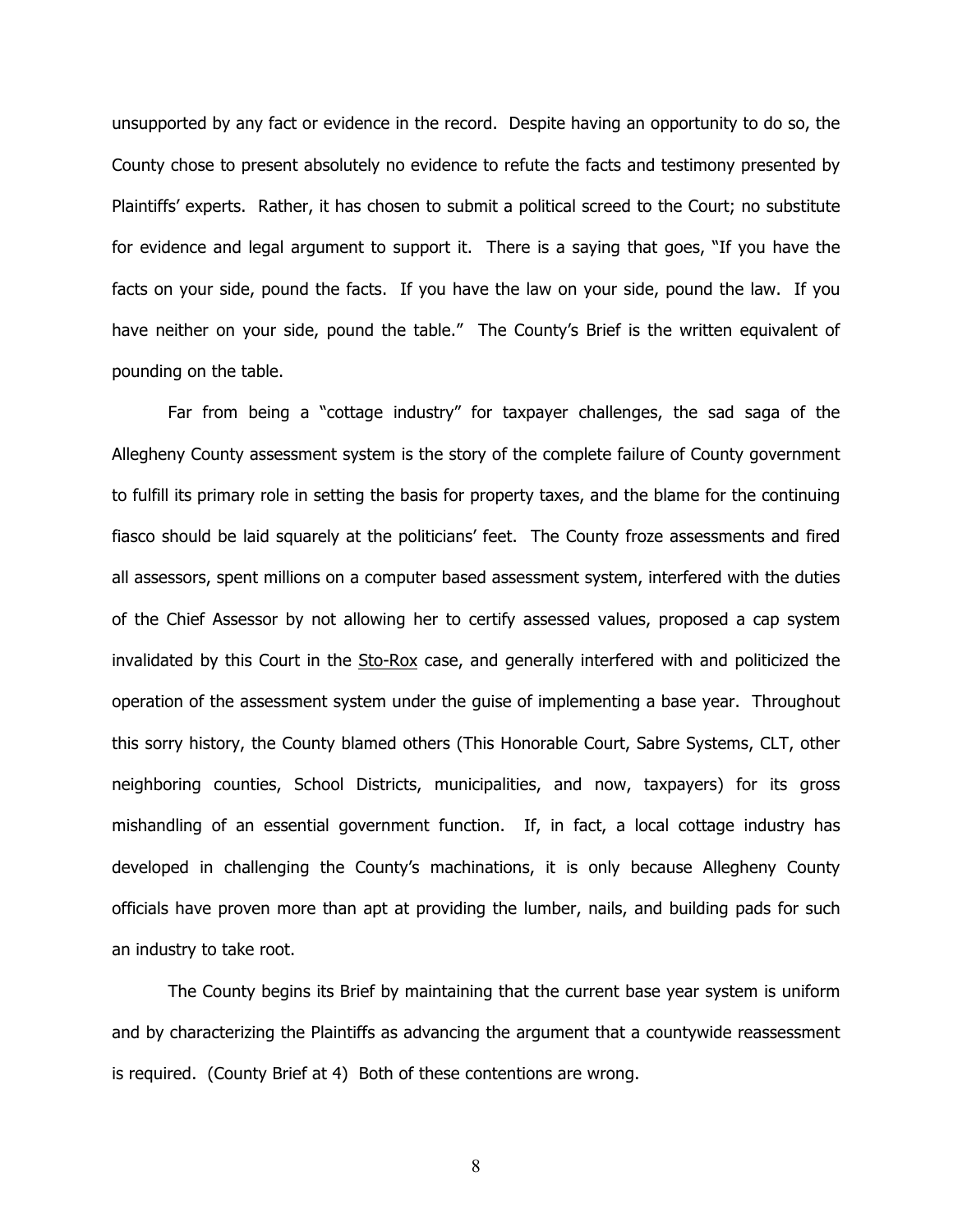First, the Clifton Plaintiffs take specific issue with the County's spurious claim that the Pennsylvania Supreme Court recently concluded that the "2002 base year is not lacking in uniformity." (County's Brief at 6) This discussion completely fails to cite to Beattie v. Allegheny County, 907 A.2d 519 (Pa. 2006). The Supreme Court's discussion in Beattie in no conceivable way supports the County's argument that its 2002 base year is uniform. Rather, the Court explained that taxpayers may bypass administrative remedies and maintain an equitable class action in the trial court to assert a Uniformity Clause-based challenge to the real estate assessment system used by Allegheny County in 2002. Beattie, 907 at 529. The merits of the Beattie plaintiffs' claims of non-uniformity were not reached.

The Supreme Court in Beattie also countered the County's argument (which is revisited in its post-trial Brief) that the recency of the 2002 countywide assessment immunizes it from any constitutional attack by stating: "While all this may be true, it does not disprove that an equally non-uniform assessment picture may result from a recently-completed county-wide mass reappraisal if the system used to implement the reappraisal contains certain defects." Id. at 528. This statement negates the bulk of the County's argument concerning the Millcreek Township and the earlier Beattie case. (County Brief at 4-6). In the end, the Supreme Court affirmed the Court of Common Pleas' dismissal for insufficient specificity in the plaintiffs' complaint, explaining that "absent more specific allegations as to how and/or why the techniques used were faulty, and the particular manner in which the County should correct the perceived inequalities, the court was in essence – and improperly – being asked to 'assume responsibility for the operation of the assessment system' that was otherwise the exclusive responsibility of the local agency." Beattie, 907 at 530-531. So although the case was dismissed, the door was opened to equitable challenges to tax assessment systems, such as the instant declaratory judgment action. The County's failure to accurately address the Supreme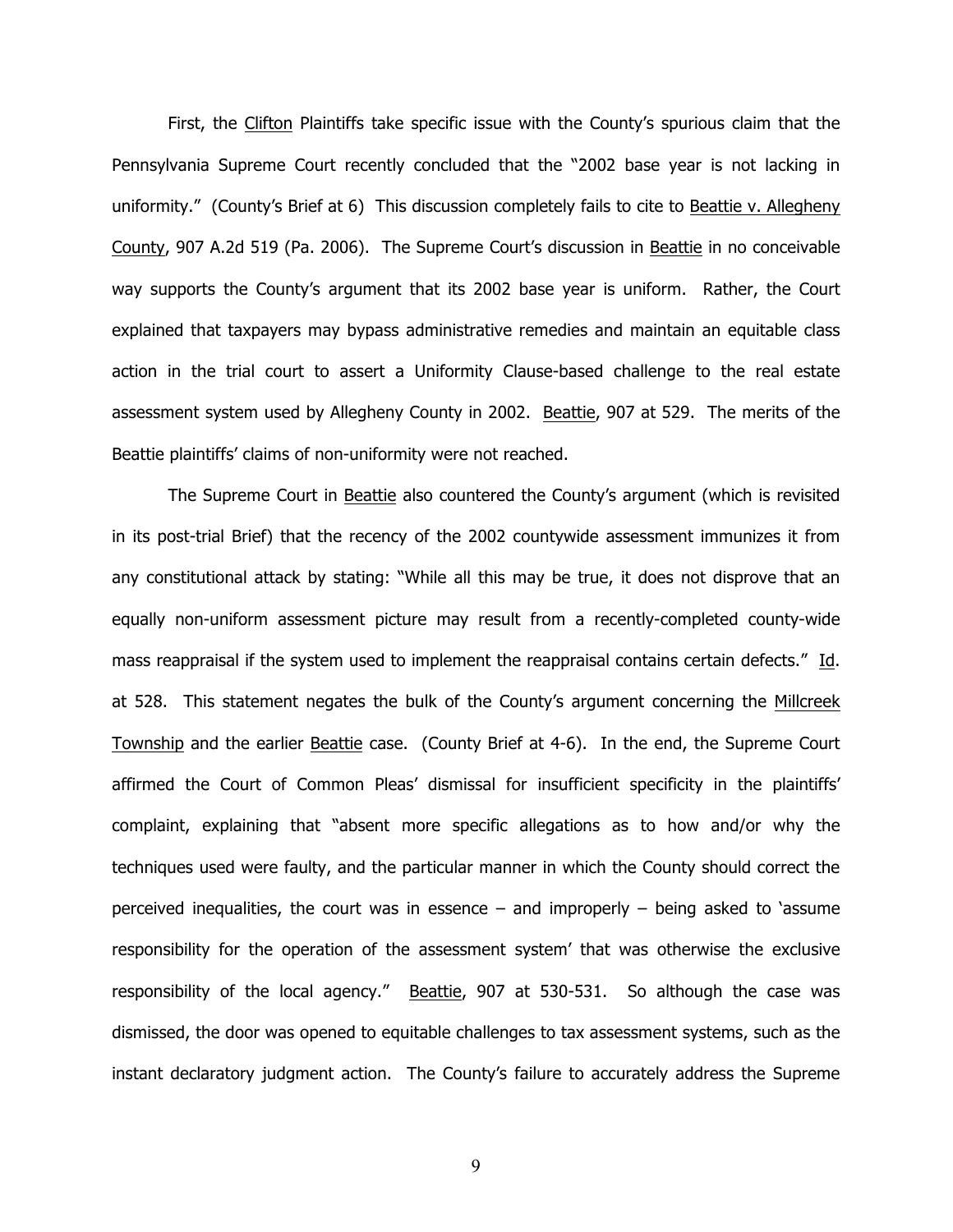Court's decision in Beattie and the misrepresentation of its holding vitiates the County's argument that the 2002 base year is uniform.

Second, although the Clifton Plaintiffs began this lawsuit to challenge the County's decision to torpedo the reassessment already conducted at great expense to the taxpayers, the issue was narrowed by this Honorable Court when the August 29, 2006 Order was entered scheduling the trial on the "as written" challenge. Both the Clifton and the Pierce Plaintiffs used the trial to present evidence that Pennsylvania's indefinite base year legislation is in clear violation of the precepts of the Uniformity Clause. Our experts pointed out the realities of the marketplace as well as the theoretical flaws of the concept, and in doing so, the Plaintiffs most certainly did not elect "to frame their case as one seeking to force a countywide reassessment." (County Brief at 5) To the contrary, the Plaintiffs seek a declaration that the base year statute is unconstitutional. Once that option is off the table, the Plaintiffs express no position on the alternatives that remain.

Along these lines, Mr. Almy testified that although annual reassessments are ideal, a program of regular reassessment is necessary to insure uniformity. He further cited to Section 4.2.3 of the IAAO's Standard on Property Tax Policy, which states: "Non-market value systems should be rejected as a model because they deviate from the basic principle of ad valorem taxation and tend to be less equitable for all property taxes." (Plaintiffs' Exhibit "6") It was not the burden of either Plaintiffs to propose the best practice or to "assume the responsibility for the operation of the assessment system." Rather, Plaintiffs' testimony and exhibits illustrated that the indefinite base year scheme is fundamentally untenable under the constraints imposed by the Uniformity Clause.

The County cannot overcome the simple fact that the base year assessment system written into the law by the General Assembly in 1982 flies in the face of international standards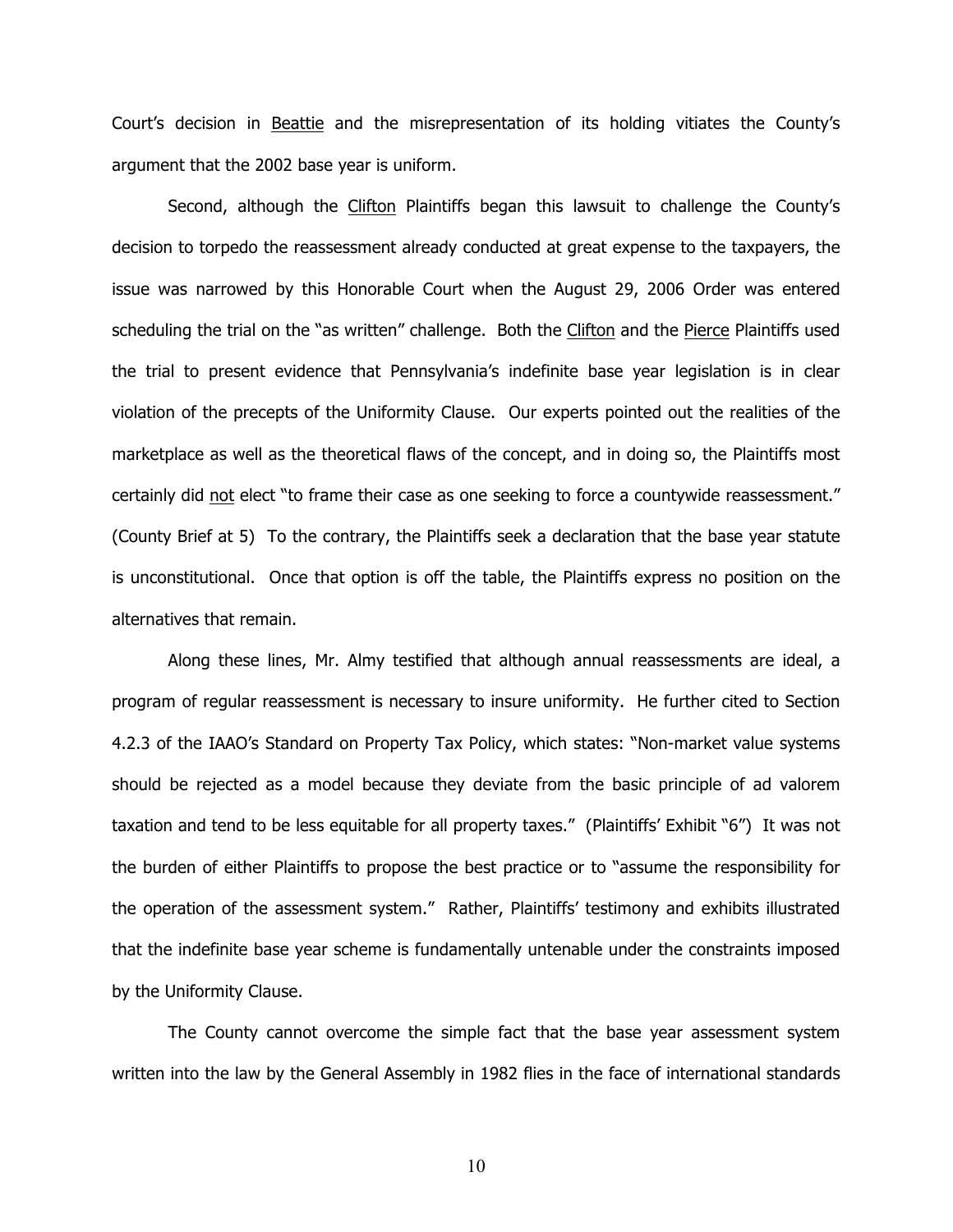and the reality of the marketplace. The County's argument in its Brief reveals that it is resigned to the fact that it must defend an indefensible system. By invoking the rational basis test, the County confirms that it recognizes the constitutional violation, yet attempts to excuse it by offering manufactured excuses for treating similarly situated taxpayers differently. The County's analysis is void, however, because it perverts the rational basis test by improperly focusing on the supposed administrative burden placed on the County government rather than focusing on the impact on taxpayers that are affected by the base year legislation. Magazine Publishers of America v. Dep't of Revenue, 539 Pa. 563, 576-77, 654 A.2d 519, 525-26 (1995) (citing Leonard v. Thornburgh, 507 Pa. 317, 489 A.2d 1349 (1985) ("When there exists no legitimate distinction between the classes, and, thus, the tax scheme imposes substantially unequal tax burdens upon persons otherwise similarly situated, the tax is unconstitutional."). The testimony presented at the trial by the County's witnesses confirm that even assuming that the Legislature is permitted to plainly violate the Uniformity Clause, the purported justifications offer no relief to the County.

### B. Testimony of retired Representative Charles Nahill

In an attempt to show that the base year concept is constitutional, Allegheny County relied on the testimony of retired Representative Charles Nahill. (Tr. p. 164-177) Pennsylvania Courts have long held that testimony of individual legislators as to their personal recollection of events surrounding the passage of certain legislation is both irrelevant and improper. Philadelphia v. Depuy, 431 Pa. 276, 279, 244 A.2d 741, 743 (1968).

Just like the instant matter, the Depuy case dealt with a constitutional challenge under the Uniformity Clause. There, the challenged statute distinguished between gas and electric companies for the purposes of an annual tax on gross receipts. Depuy, 244 A.2d at 742. The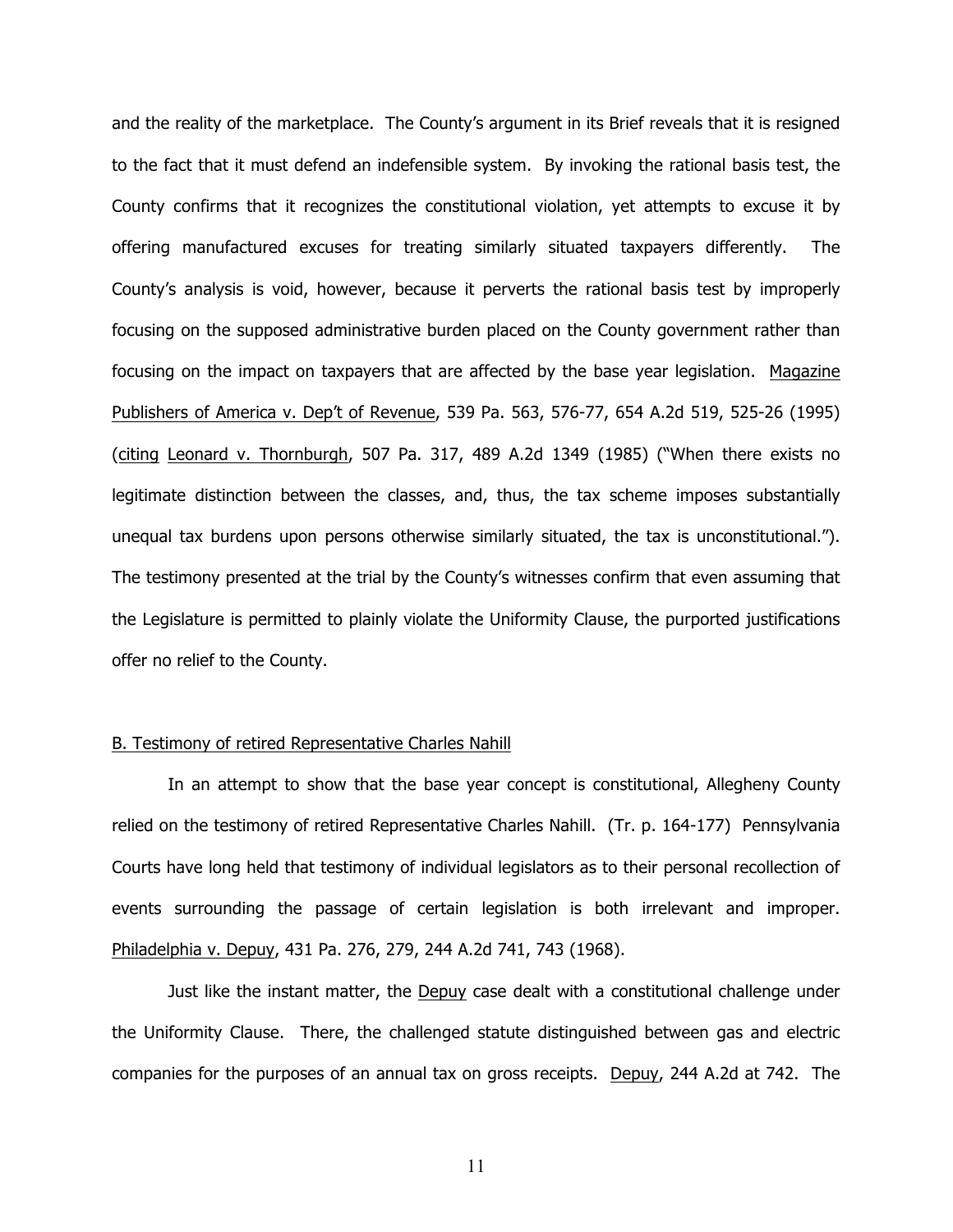majority discussed the Appellants' witnesses, including a former State Senator who testified that he believed the legislation was unconstitutional, and concluded: "There can be no doubt that this testimony was both irrelevant and improper." Id. at 743. From the Court's discussion, it does not appear that the opposing party even made an objection to the testimony.

The dissent, although reaching a different conclusion on the constitutionality issue, nonetheless joined in the majority's condemnation of the acceptance of the retired State

Senator's testimony. Id. at 743 (Cohen, J., dissenting). The discussion is set forth as follows:

I do, however, agree with the majority's comment on the legislative witness. Although by this late date one would have been justified in assuming that resort to the legislative debates and the like is an improper evidentiary procedure in passing upon the validity of a Pennsylvania statue, n3 appellants in this case nevertheless refer to the discussions on the floor of the legislature and even put on the witness stand a former member of the State Senate who was personally cognizant of the activities that led to the enactment of the legislation in question. Such evidence is irrelevant and improper and should not have been entertained.

n3 Statutory Construction Act, Act of May 28, 1937, P.L. 1019, § 51, 46 P.S. § 551. As long ago as Bank of Pennsylvania v. The Commonwealth, 19 Pa. 144 (1852), in an opinion authored by Chief Justice Jeremiah Sullivan Black, the Court unanimously held that in construing an act of the legislature it did not look to what occurred when it was on passage through the legislature. Such evidence is "not only of no value but it was delusive and dangerous." More recently in Martin Estate, 365 Pa. 280, 74 A.2d 120 (1950), Mr. Justice Bell (now Chief Justice) wrote ". . . in ascertaining the legislative meaning while what is said in debate is not relevant, the report of a legislative commission . . . may . . . be considered."

Id. at 744-45 (Cohen, J., dissenting). The clear guidance from the Pennsylvania Supreme Court is that the proffered evidence of retired Representative Charles Nahill was irrelevant.

Although retired Representative Nahill's testimony about the alleged lack of constitutional concerns back in 1982 cannot be considered as relevant evidence on the ultimate issue of whether or not the legislation is constitutional, it nonetheless casts a bright light onto the decision-making process of the Pennsylvania legislature in 1982. His testimony can be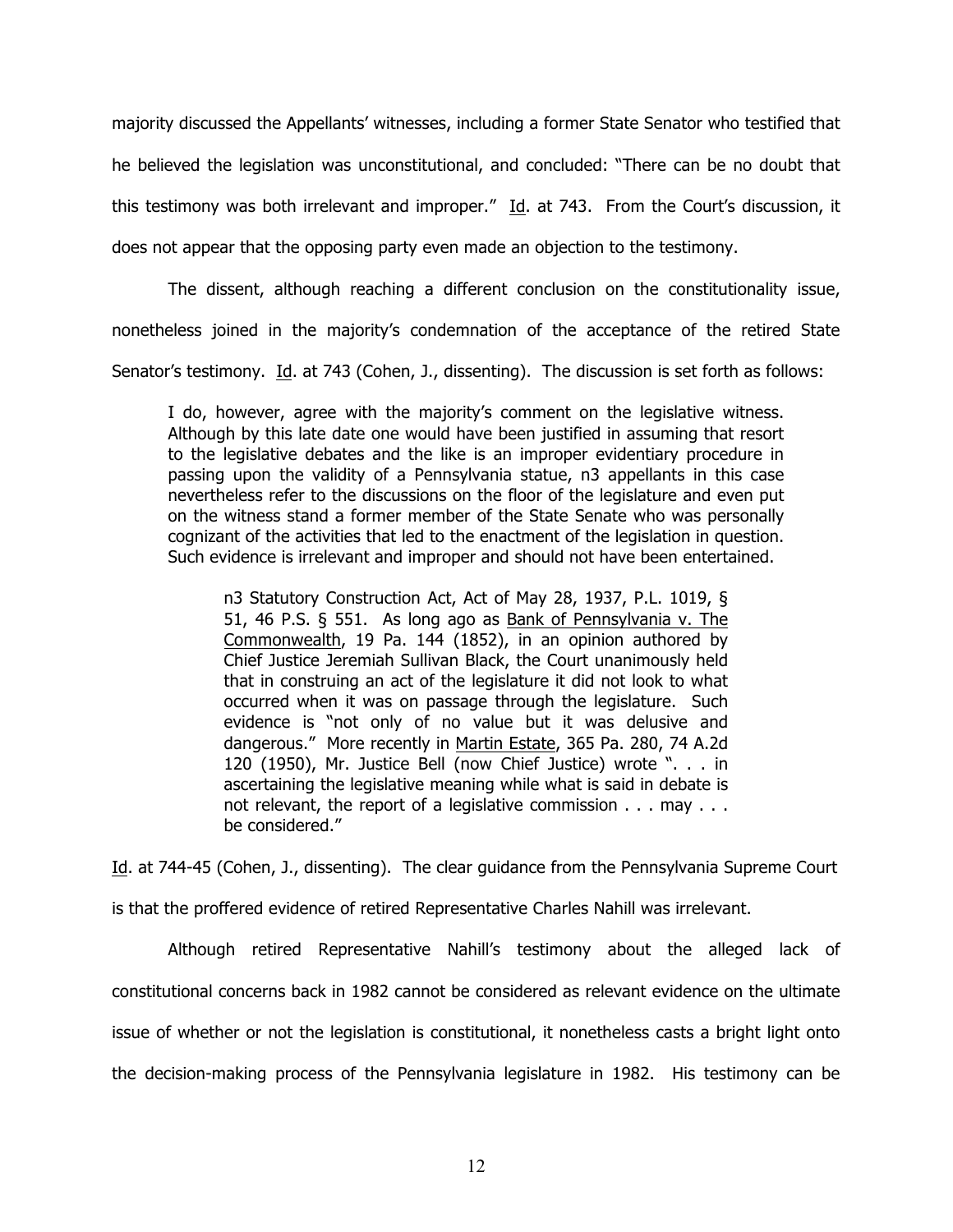summarized as follows: He was aware that the lack of reassessments were a problem (Tr. p. 168), mass appraisal systems like CAMA were not available (Tr. p. 182), he recognized that Montgomery County had violated the assessment law by not having a reassessment in twenty or thirty years (Tr. p. 168), he joined with the chief assessor of Montgomery County and the State Assessors Association to come up with a "better" system (Tr. p. 168), and their solution was not to require regular reassessments, but rather, to legislatively endorse Montgomery County's violation of the prior assessment law. (Tr. p. 169) Incredibly, instead of addressing the issue of infrequent assessments, the legislature chose to bury its collective head in the sand and endorse the base year freeze of assessments. Legislative cowardice sadly trumped constitutional principles of uniformity in this instance.

### C. Testimony of County Manager

The testimony of Allegheny County Manager James Flynn reveals that the county never fully bought into the reassessment system despite its participation in the consent order. (Tr. p. 192) Despite this consent, the county has done nothing but attempt to undermine the reassessment system. This is clear from Mr. Flynn's testimony concerning the county controller's audit of the 2002 assessment.

The County put forth the argument that it was swamped with appeals from the previous reassessments, and the costs of handling those appeals and contracting with Sabre Systems and CLT to conduct the reassessments are the legitimate purpose for its decision to use a base year. (Tr. p. 197) This argument is completely hollow, because it was the County itself that invited property owners to appeal, thus creating the alleged crush of appeals. Although Mr. Flynn referred to the controller's 2002 audit (Tr. p. 207), the County did not offer the document into evidence. Attached hereto, made a part hereof, and labeled Exhibit "A" is a copy of the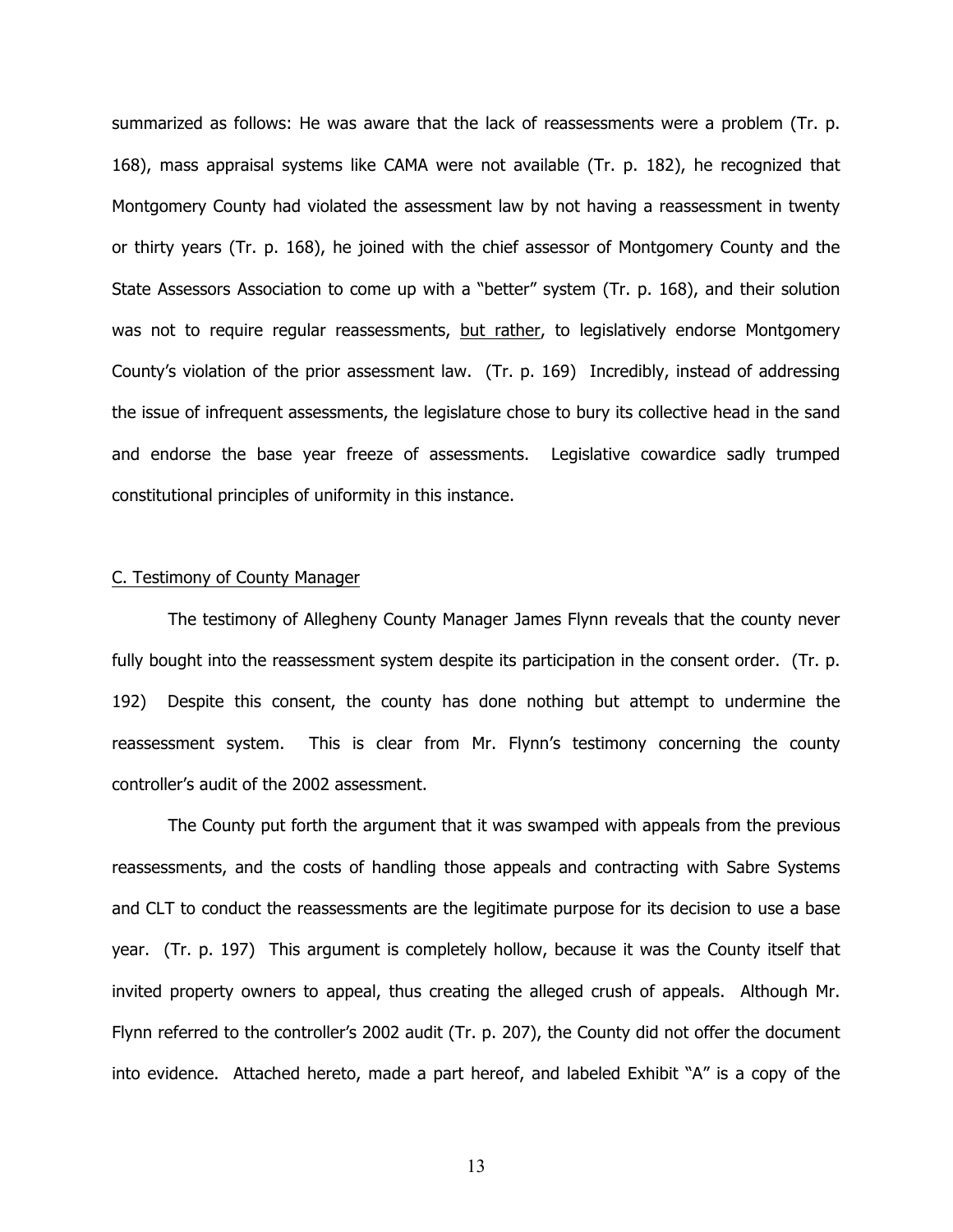controller's report, also available at http://www.county.allegheny.pa.us/controll/rpt03a.pdf. Note that this document once again puts forth the false accusation that this Court ordered the reassessments. (Controller's Report at 2-3) Also, this document contains the following:

On March 22, 2001, the County Controller's Office released its first report on Sabre's compliance with the terms of its contract with the county. The report revealed that 27% of residential and 30% of commercial neighborhoods in the county were not in compliance with the coefficient of dispersion (COD) limits contained in the contract. **In the report, the Controller recommended** that Sabre correct the mistakes identified in the report and **that the County proactively notify over-assessed property owners and urge them to appeal, as well as ensure that under-assessed properties are adjusted through the formal appeals process**.

(Controller's Report at 3) (emphasis added). Thus, the County is incredulously manufacturing support for the base year system by citing problems of its own invention.

Mr. Flynn also echoes retired Representative Nahill's statement that it is "the intent of the legislature" to leave the decision to the offices of County government to decide when the appropriate time would be to reassess. (Tr. p. 227) He also indicated that he "absolutely" believed that at "some point in the future when the County believes that it's required," the decision will be made to reassess. (Tr. p. 227) Nothing else so succinctly sums up the constitutional violation inherent in the base year system than these statements. They recognize that the base year system allows a County to neglect existing property values for an indefinite number of years, yet there is nothing other than the whim of County officials that can trigger a reassessment. This complete lack of any trigger whatsoever, either in the legislation itself or in the form of a constitutional amendment, is the base year scheme's ultimate undoing.

The rest of Mr. Flynn's testimony can be summarized as showing that Allegheny County had difficulty in reviving the assessment system after years of institutional neglect. (Tr. p. 190- 228) Once again, this focus on the administrative difficulties is a perversion of the rational basis test because it does not address why the County should be able to treat similarly situated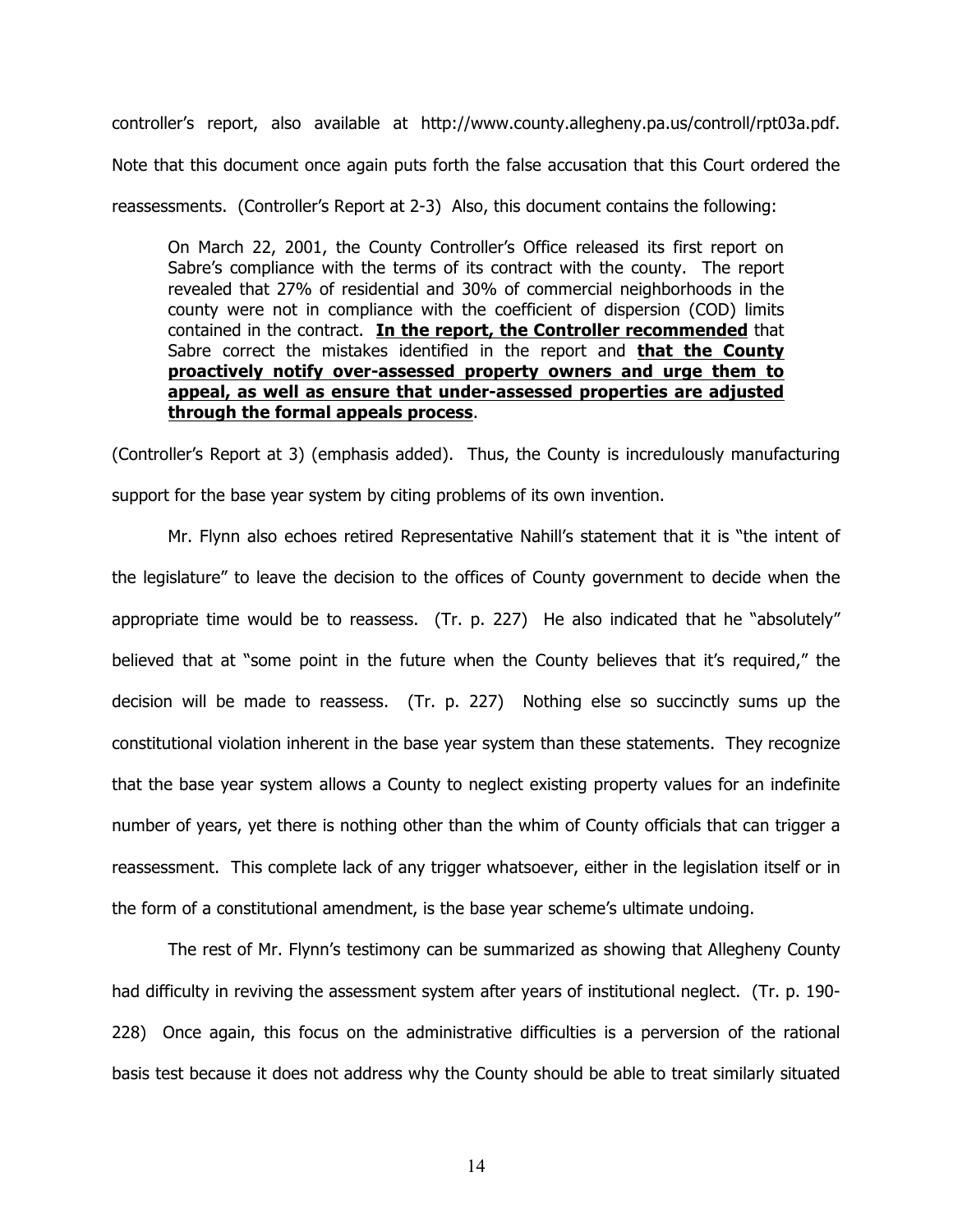taxpayers differently. Nevertheless, the growing pains associated with reviving a once dormant function of local government comes as no surprise. If anything, the capital costs associated with updating and modernizing an assessment system argue for the use of regular reassessments rather than holding a base year steady for an indefinite number of years. The investment has already been made in this case. Either the County can continue to use its capital investment, or it can scrap the system and start from scratch somewhere down the line. Either way, the excuses that it is cost-effective and more politically favorable to freeze assessments can in no way justify the disparity that is inherent in a base year system. See Lancaster v. Lancaster County, 599 A.2d 289 (Pa. Commw. Ct. 1991). Falling back on the tired excuse that other counties already do it is similarly insufficient.

The County Manager's testimony offered no insight into why a County should be able to freeze assessed values when that decision results in and perpetuates non-uniform treatment of taxpayers throughout the county. As such, it should be discounted by this Honorable Court as nothing more than irrelevant political rhetoric.

### D. Testimony of Chief Assessment Officer

Deborah Bunn, Chief Assessment Officer for Allegheny County, testified that the assessment office worked in 2004 and 2005 to collect data, analyze sales, build cost tables and market models, which were all used to recalculate current fair market values for the 2006 reassessment. (Tr. p. 264) Preliminary ratio studies were performed that indicated that the values met international standards. (Tr. p. 265) Looking deeper into the data, Ms. Bunn noted that there were variations in some ratio CODs and PRDs that merited further investigation, but that process was halted when the County ordered that no further analysis was to be done and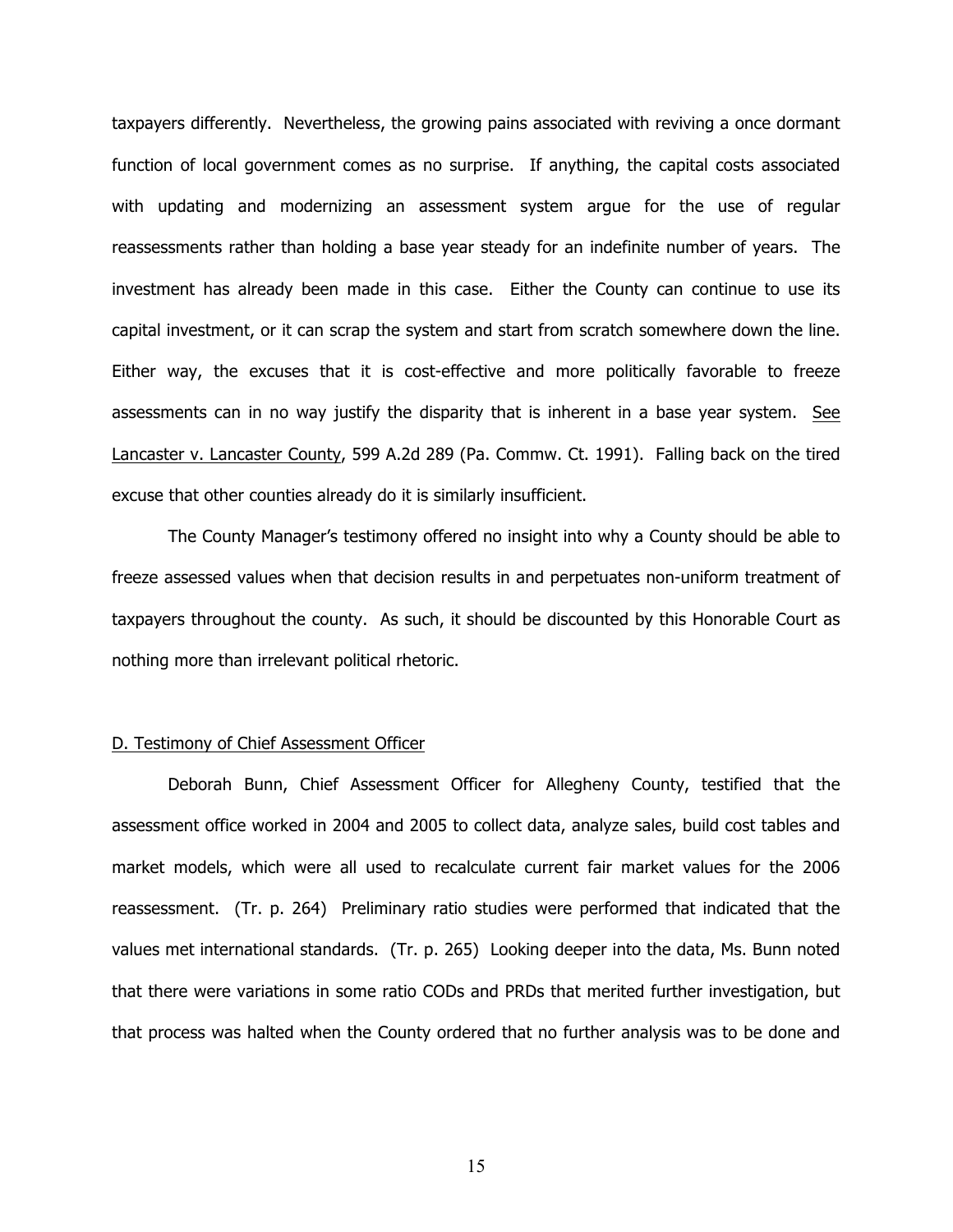the County moved to a base year. (Tr. p. 286) Upon finding such errors, it was customary to recalibrate the CAMA system to make modifications to address the inaccuracies. (Tr. p. 288)

Ms. Bunn also testified that her staff in the Office of Property Assessments does work for field data collection for permits, new construction, new subdivisions, new structures, new buildings, both residential and commercial." (Tr. p. 277) Thus, her testimony about how the Office of Property Assessment is operating the base year system falls directly in line with the criticism leveled against the base year by Mr. Almy. (Supra at 6-7) Although sales are being entered into the computer and new construction is being valued, the property values of all existing and unmodified properties are frozen at 2002 levels. Even if a parcel is exploding at 10.3% annual appreciation or crumbling at -14.0% annual depreciation, its base year market value does not budge. The unconstitutionality of such a system is clear, palpable and plain, thereby necessitating judicial review.

### **IV. CONCLUSION**

The time is ripe for Pennsylvania's base year system of property assessments to be declared unconstitutional, and this trial presented the opportune vehicle for just such a pronouncement. The Pennsylvania Supreme Court struck the first blow by declaring the legislative attempt to automatically address the Uniformity Clause in the base year appeals system unconstitutional in Downingtown. The trial in this matter showed that the General Assembly ignored constitutional concerns in 1982 when it condoned the practice of several counties by legitimizing their neglect of their duty to create and maintain assessments systems in conformance with constitutional mandates of uniformity. All counties in Pennsylvania that shun a politically unpopular responsibility by continuing to use a base year system are violating the Pennsylvania Constitution. The IAAO warned in the Standard on Property Tax Policy: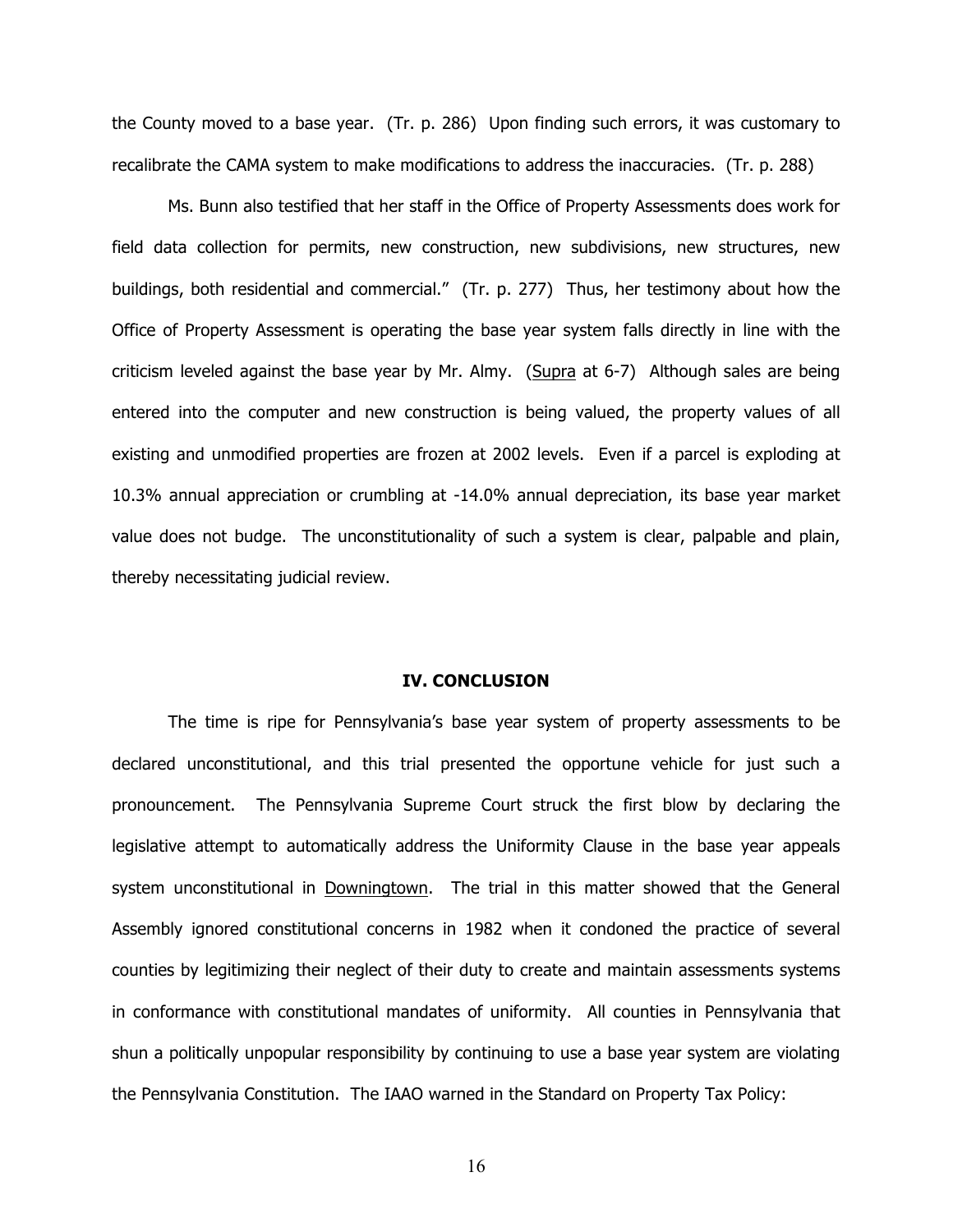Furthermore, once such a system becomes entrenched through long-term application, it becomes virtually impossible to eliminate disparities that can only grow worse over time. A return to a system based on market value inevitably would cause major intra-category tax shifts; therefore, the prospect of such reform ceases to be available after a few years of high inflation.

(Plaintiffs' Exhibit "6" Standard on Property Tax Policy at 14) As the most recent convert to the

false promise of the base year, Allegheny County is in the prime position to be halted before the

base year becomes entrenched and further violence is wrought to our collective understanding

of what is "fair."

Respectfully submitted,

By: *Ira Weiss, Esquire* \_\_\_\_\_\_\_\_\_\_\_\_\_

By: *M. Janet Burkardt, Esquire* \_\_\_\_

By: *Robert M. Junker, Esquire* \_\_\_\_\_